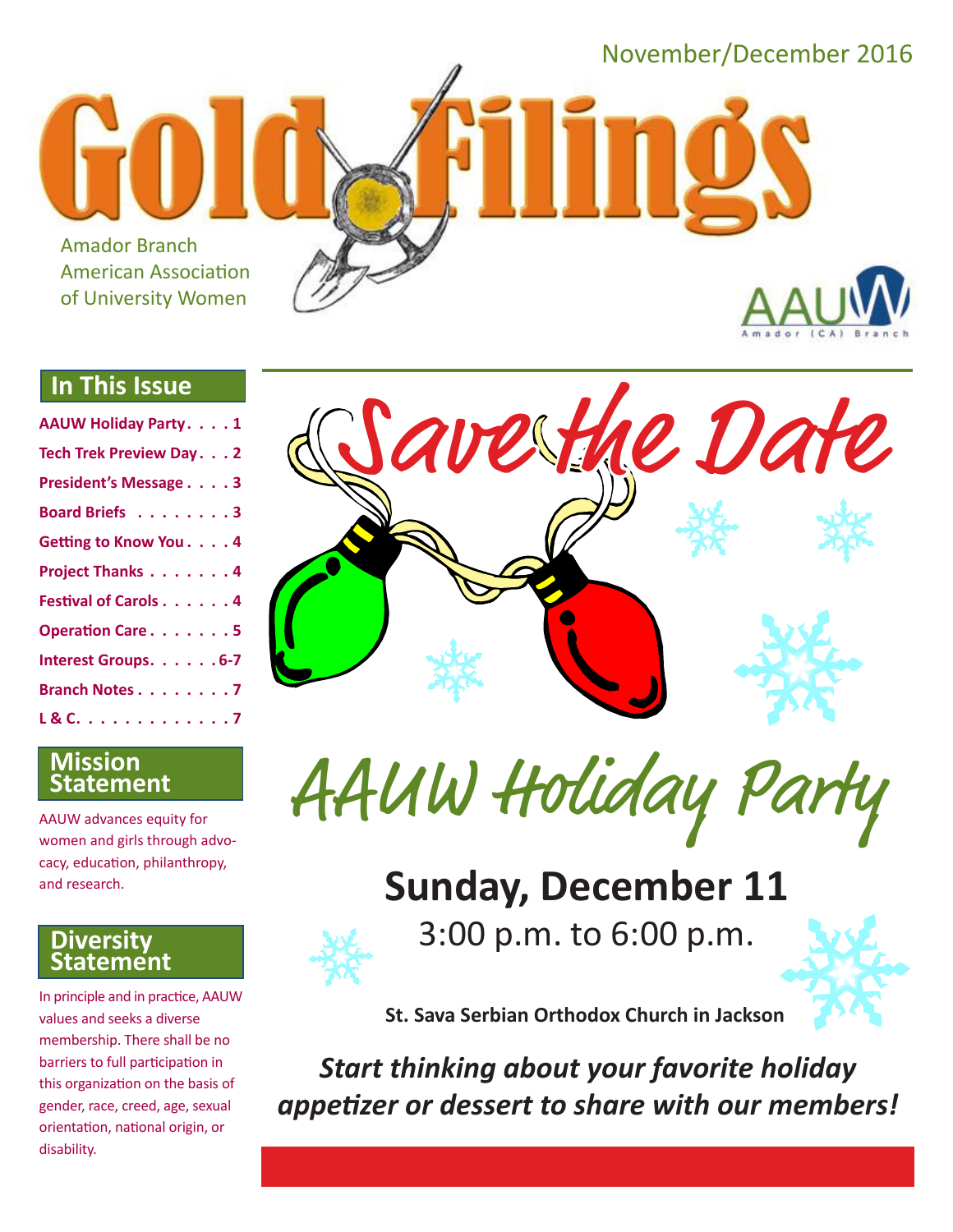

## Tech Trek Preview Day



## **November 5th ~ 9:30 to 11:30 Sutter Creek Community Center**

**Tech Trek is a science and math camp designed to develop interest, excitement, and self-confidence in young women who will enter eighth grade in the fall. It features hands-on activities in math, science, and related fields at week-long camps on university campuses throughout California during the summer.**

#### **Activities include:**

- **• Information on Tech Trek presented by previous Tech Trekkers**
- **• Special Guest: Amy L. Slavensky, Ph.D., Superintendent of Schools, Amador County Unified School District**
- **• Sample STEM project for 4th 6th graders.**
- **• Please bring food to donate to the Interfaith Food Bank**



**Sponsored by AAUW Amador (CA) Branch**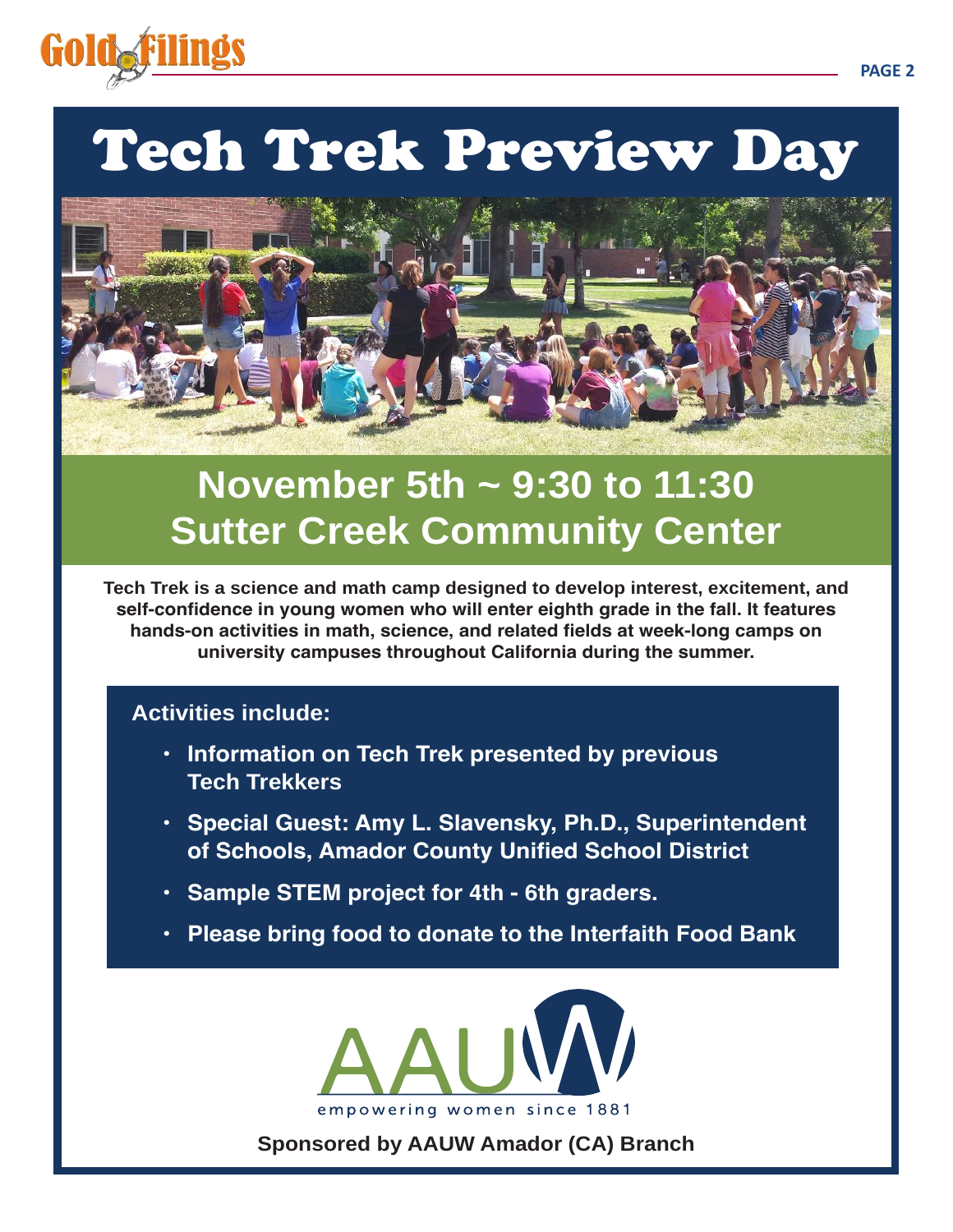

## **President's Message**

Welcome to the Holiday Season,

Halloween is behind us; Thanksgiving, Christmas, Hanukkah and the New Year are ahead; the time of year when we share good times with great food, wine, friends and family. AAUW Amador will host three more events before the end of 2016 and we would love to see all of you at each event.

As we reported last month, our Branch will host a Tech Trek Preview on Saturday, November 5, from 9:30 to 11:30 a.m. Our new Superintendent of the Amador County Unified School District, Dr. Amy Slavensky, will be our guest. Dr. Slavensky will make a short presentation on the STEM Magnet program at Pine Grove Elementary School. We have invited our Tech Trek girls to share their experiences at Tech Trek Camp this year. Some of the kids and their parents

from local schools have been invited to get a preview of the Tech Trek program and, we will set up one or two hands-on experiments for the kids to work on. We will also collect food for the Interfaith Food Bank in anticipation of the Thanksgiving holiday. Please support the AAUW Tech Trek

program by taking two hours out of your week to welcome our

new Superintendent to the community, meet the Tech Trek girls and, share a cup of coffee or tea with your fellow members.

> On Saturday, December 10th, AAUW will be represented in the Parade of Lights in Sutter Creek. Sara Wilson is hosting a meeting to plan our walk in the Parade. Everyone is encouraged and welcome to join the fun. Come and Sparkle!!

Save the Date for the AAUW Holiday Party. The festivities are planned for Sunday, December 11th, from 3:00 p.m. to 6:00 p.m. at St. Sava Serbian Orthodox Church in Jackson. St. Sava's is a beautiful and special venue. We are working with the church to clarify additional details and members should start thinking about bringing a festive dessert or appetizer. Katie Scott has generously offered to provide the wine for our party. We will send out an email blast and flyer with more details in the next couple of weeks.

Wishing everyone a wonderful holiday season filled with love, peace and joy!

Hope to see you soon, Sandee

## **Board Briefs – 10/11/16**

- The minutes for September 13, 2016 were approved as written.
- Changes at the *Ledger Dispatch* and the new *Acorn News* were discussed in relation to our branch promotion.
- Plans were made for the Tech Trek Preview Day on November 5th. We will be inviting the new Superintent of Schools and the Principal of Pine Grove Elementary School.
- A venue for our Holiday Party was discussed. Two previous locations have fallen through and possible locations of St. Sava and the St. George were suggested.
- The Parade of Lights committee will meet November 1st.
- The Local Tech Trek Day committee will meet to start planning for our event next spring November 9th at 6 PM at Provisions in Sutter Creek.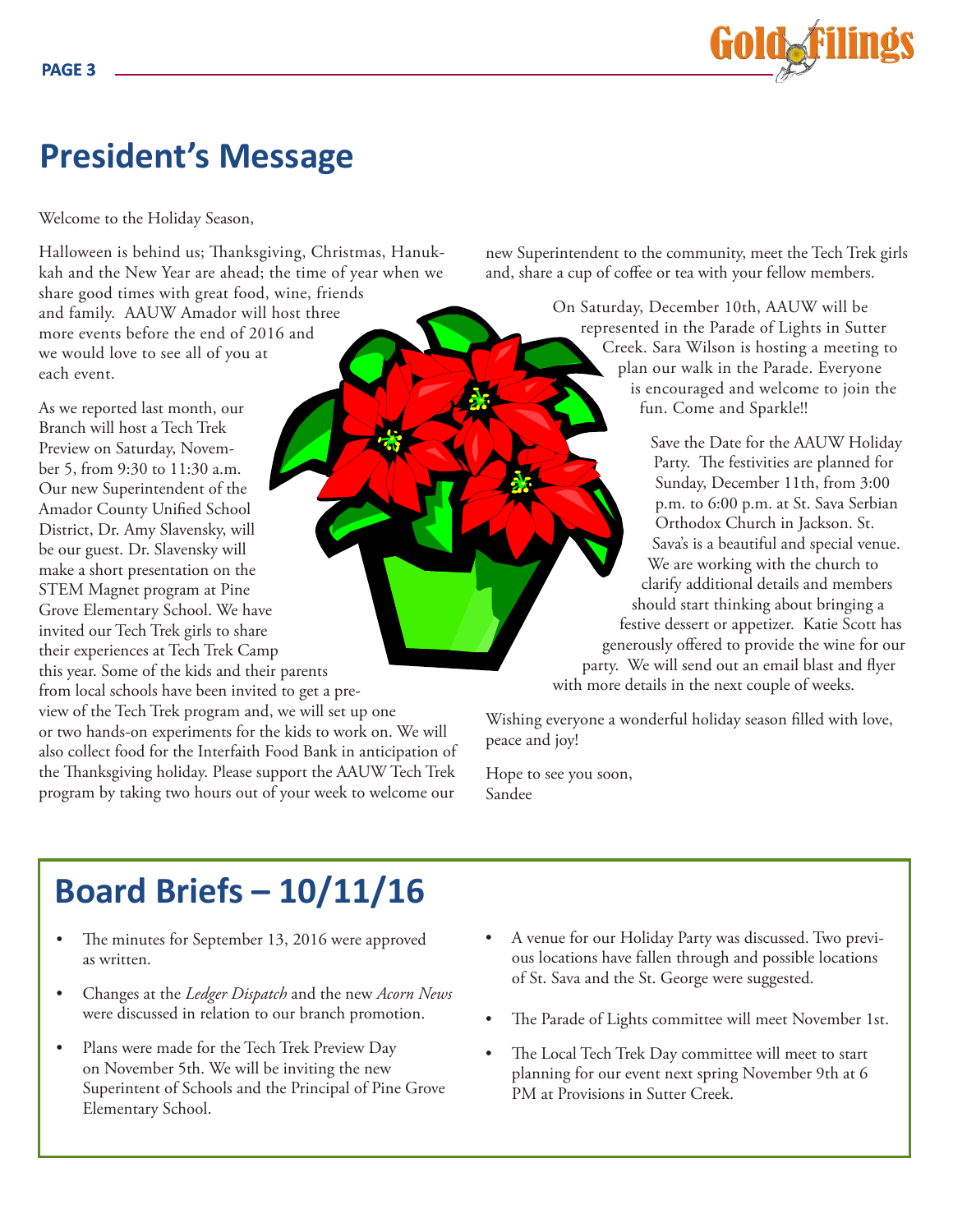## **Getting to Know You: Alix Stewart**

*By Helen Bonner*

Goldsfi

Alix Stewart was born in Berkeley California, grew up in the Oakland Hills and San Francisco. She enjoyed being a city kid, but with Dad a lawyer and legal counsel for longshoremen, and Mom one of the first women stockbrokers, Alex had to be both independent and resourceful. In the 7th grade, she studied both German and French, and later earned a degree in Comparative Literature at U.C. Berkeley. "Very useful in the job market," she laughs.

After spending her Junior year in France, and finding bad translations everywhere she went, she decided to hone her language skills, and become a translator and interpreter. Back in San Francisco, she taught English in the financial district, often to Japanese students preparing to work in the U.S., then went back to Paris for another two years, attending the Institute of International Studies, earning a Masters degree in interpreting and translating in l985.

By this time, age 27, "I was ready to go anywhere." A friend in Paris encouraged her to see Vienna, and after a week in Vienna, "This city girl fell in love with the culture there, the heart of Europe, so diverse." In l987, she moved there and launched her career.

"You turn a corner and it changes your life," Alex recalls. She married a Vienna man, which "turned out to be less romantic than it sounds," and began to establish herself as a translator. As a native English speaker, she was greatly needed, "But English is not just American, there are British forms as well. In this international enclave I had to perfect my German and other

languages. Soon I was working with the Council of Europe, NATO, UNODC, UNIDO, and others."

"There I stayed for 26 years. My daughter was born and raised in Vienna. Creative and dyslexic, she struggled with its rigid school system. We came home to the states every six months for years, to visit my family and my wonderful



mother, who for years, had supported and encouraged whatever I wanted to do, and now should not be living alone."

So in 2013, Alix came to Amador county, where every student has a chance to get a well rounded education, and her daughter, now a freshman at Portland State U, is thriving. "There has been some cultural shock, living in a rural county, but I enjoy making time for myself, and traveling when I can."

Still the traveler, Alix just returned from two weeks in Poland and Austria, then the coast of California, Mendocino and Carmel.

"I am looking forward to becoming involved with the good work of AAUW."

## **Project Thanks**

Six hundred and sixty families have requested a Thanksgiving basket this year. If you would like to provide a family with a complete Thanksgiving dinner, please make out a check for \$45 and send it to the Interfaith Food Bank. Their address is 12181

Airport Rd., Jackson, CA 95642. Your tax deductible gift should be made out to the Interfaith Food Bank and have PROJECT THANKS in the memo area of your check. The staff would appreciate your check by November 14th so they will have time to do the shopping for you. Thank you for your consideration.



## **Festival Of Carols**

The 17th annual concerts to benefit the Interfaith Food Bank of Amador County will take place on November 18th at 7 p.m., November 19th at 3 p.m. and November 20th at 3 p.m.

The Sacramento Baroque Soloist's will be joining the event

for the first time this year. The concerts are free and will be held at the Ione Methodist church, located at 150 W. Marlette Street, in Ione.

For more information please visit icchoirs.org or call (209) 223-2834.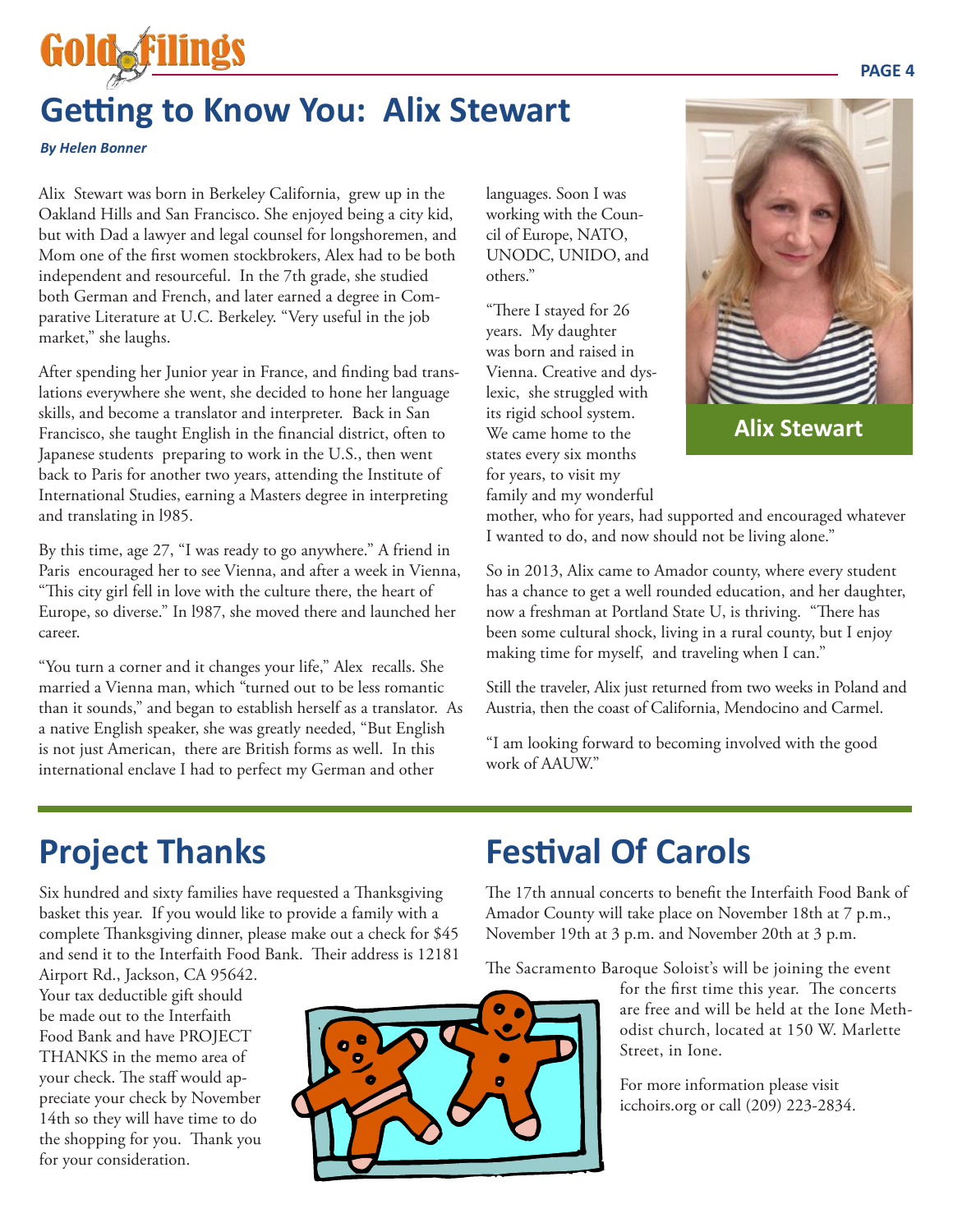

October was Domestic Violence Awareness Month and Operation Care turned Amador County Purple. Pins, bracelets and ribbons were available throughout the county for us to wear as a reminder (I got mine at my auto repair company).

AAUW is partnering with Operation Care this year in an effort to supplement several of their ongoing transitional programs. We hope our volunteers can provide practical help with developing life skills, financial education and raising self-esteem.

I plan to meet with their staff again in November to refine our plans and need to establish some idea of how many AAUW members want to learn more and may be interested in joining the effort. Our AAUW members have such a large range of skills and experiences that I believe we can really make a difference in the lives of the women, girls and men served by Operation Care.

Please let me know if you have questions, would like to be part of the planning process, want to volunteer and/or be an AAUW/Op Care partner. You can reach me at dandjl@suttercreek.com.

#### **You Don't Have to Go Through This Alone**



**Operation Care provides these and other services free of charge. 24-Hour Crisis Line 223-2600**

If you or someone you know needs help, call 911 Or call the 24-hour crisis line: 209.223.2600 or 1.800.675.3392 This project was financially assisted by grants through CBCAP and OES Domestic Violence Program DV10111628.

**Operation Care Domestic Violence and Sexual Assault Prevention Programs:**

● 24-hour Crisis Line

**Golda** 

- Counseling
- Support Groups
- Hospital Response for Victims
- Accompaniment to Court
- Help with Temporary Restraining Orders
- Shelter
- **Community Education**



# **Parade of Lights December 10th**

**Our branch will be participating in the Parade of Lights this year. We will be purchasing some mortar boards to decorate. If you would like a mortar board to decorate, please contact Sara Wilson at scwilson78@icloud.com. We ask that everyone wear a lighted necklace and either a mortar board or festive headband. More information will be emailed closer to the date.**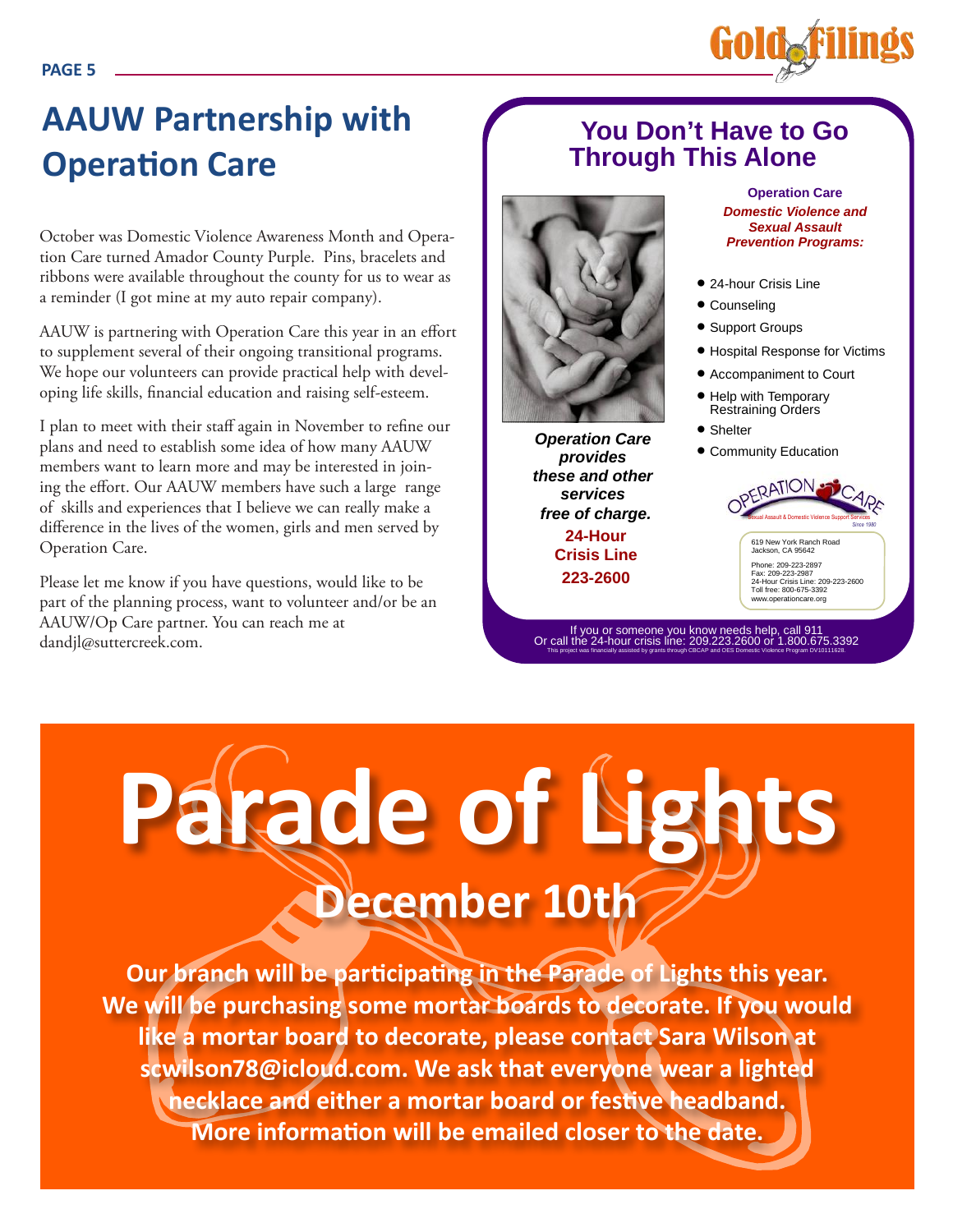

## **Special Interest Groups**

#### **Afternoon Book Group**

Robin Stolk, Chair *robinfstolk@sbcglobal.net*

Join us for a thoughtful and friendly book discussion the 2nd Monday of each month at 2 p.m.

Our next meeting is November 14th at Brenda Walker's home. We will be discussing *The Little Paris Book Shop* by Nina George. New members are welcome. If you'd like to join the group, contact Robin Stolk.

#### **Art in Action**

Bev York, Chair *likacb@volcano.net*

We are a group whose members enjoy drawing and painting at each others' homes or various outdoor locations such as PiPi

Valley, Bear River, and Lake Tabeaud. We share information about art workshops and gallery exhibits. Art in Action group members are responsible for the Art Show at the Home Tour. Beginners are welcome. Lunch is always part of the day. Meetings are every 2nd & 4th Tuesday. Contact Bev for information about the next meeting.



#### **Book Lovers & Page Turners**

Jackie Martinez, Chair *jackiemartinezm@aol.com*

Come join us! We meet at 2 p.m. on the fourth Monday of each month (except December) at members' homes. We have great discussions about books while

sharing a light dessert. New members are welcome. Our next meeting is November 28th at the home of Norma King. We'll discuss *The Paying Guests* by Sarah Waters. If you'd like to join these conversations, contact the hostess by email or phone. If you'd like to join the book group, contact Jackie Martinez.

#### **Cork & Fork**

Michele Powell, Chair *powell.michele288@gmail.com*

This group meets every other month to enjoy wine tasting and appetizers. Members' homes are the usual meeting place, but we sometimes gather at a winery tasting room or other appropriate venue. The next meet-

ing of Cork & Fork is Sunday, November 13th at the usual time 5:30. If you'd like to join C&F or want to know about the interest group, contact Michele Powell.

#### **Garden Groupies**

Judy Venckus, Chair *venckus@aol.com*

Garden groupies love plants and the beauty they add to our lives. No digging, raking, or pruning is required. Just join us in visiting some very interesting places. November 16th we

will meet at the Sutter Creek Post Office at 9:45 AM to head up to Ridge Road Nursery in Pine Grove. Salye will give a class on container planting. Lunch afterwards. Contact Carol Bilheimer if you plan to attend.

#### **Lunch Bunch**

Kelli Garcia, Chair *kgarciaod@hotmail.com* 

Meeting at 11:45am on November 10th at The Brickhouse Brews at 140 Main St, Jackson. Please RSVP by November 8th to Kelli Garcia at kgarciaod@hotmail.com.



*Continued on next page*